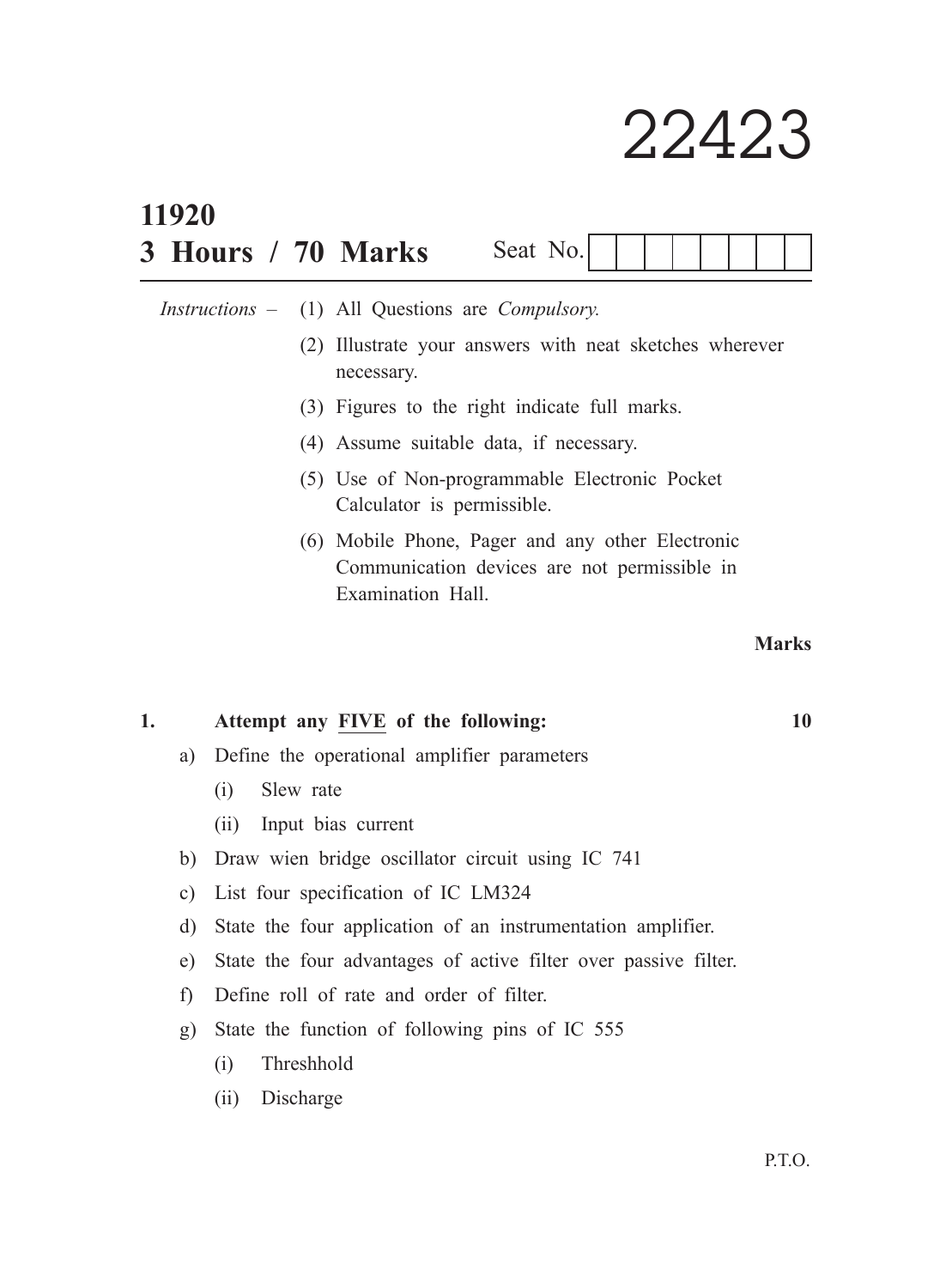| 2. |               | Attempt any THREE of the following:                                                                                     | 12 |
|----|---------------|-------------------------------------------------------------------------------------------------------------------------|----|
|    | a)            | Describe the block diagram of op-amp                                                                                    |    |
|    | b)            | Explain with neat circuit diagram, the significance of virtual<br>ground in an op-amp.                                  |    |
|    | $\mathbf{c})$ | Draw the circuit diagram of grounded load type V to I<br>converter and derive expression for its output.                |    |
|    | $\mathbf{d}$  | Sketch the astable multivibrator using IC 555 and explain it.                                                           |    |
| 3. |               | Attempt any THREE of the following:                                                                                     | 12 |
|    | a)            | Describe the basic integrater circuit using op-amp.                                                                     |    |
|    | b)            | Compare comparator and schimitt trigger circuit<br>(any four points)                                                    |    |
|    | c)            | Design a first order low pass filter at a cut off frequency<br>12KHz with pass band gain '2' (Assume $C = 0.01 \mu f$ ) |    |
|    | d)            | Explain the working of IC 555 as a voltage controlled<br>oscillator (VCO)                                               |    |
| 4. |               | Attempt any THREE of the following:                                                                                     | 12 |
|    | a)            | Compare open loop and closed loop of configuration of<br>operational amplifier (any four points)                        |    |
|    | b)            | Sketch the circuit diagram of closed loop non-inverting<br>amplifier and derive expression for it's gain.               |    |

- c) Explain the working of PLL as multiplier using block diagram.
- d) Draw the neat circuit diagram of first order highpass filter and explain it's operation.
- e) Explain the block diagram of phase locked loop.